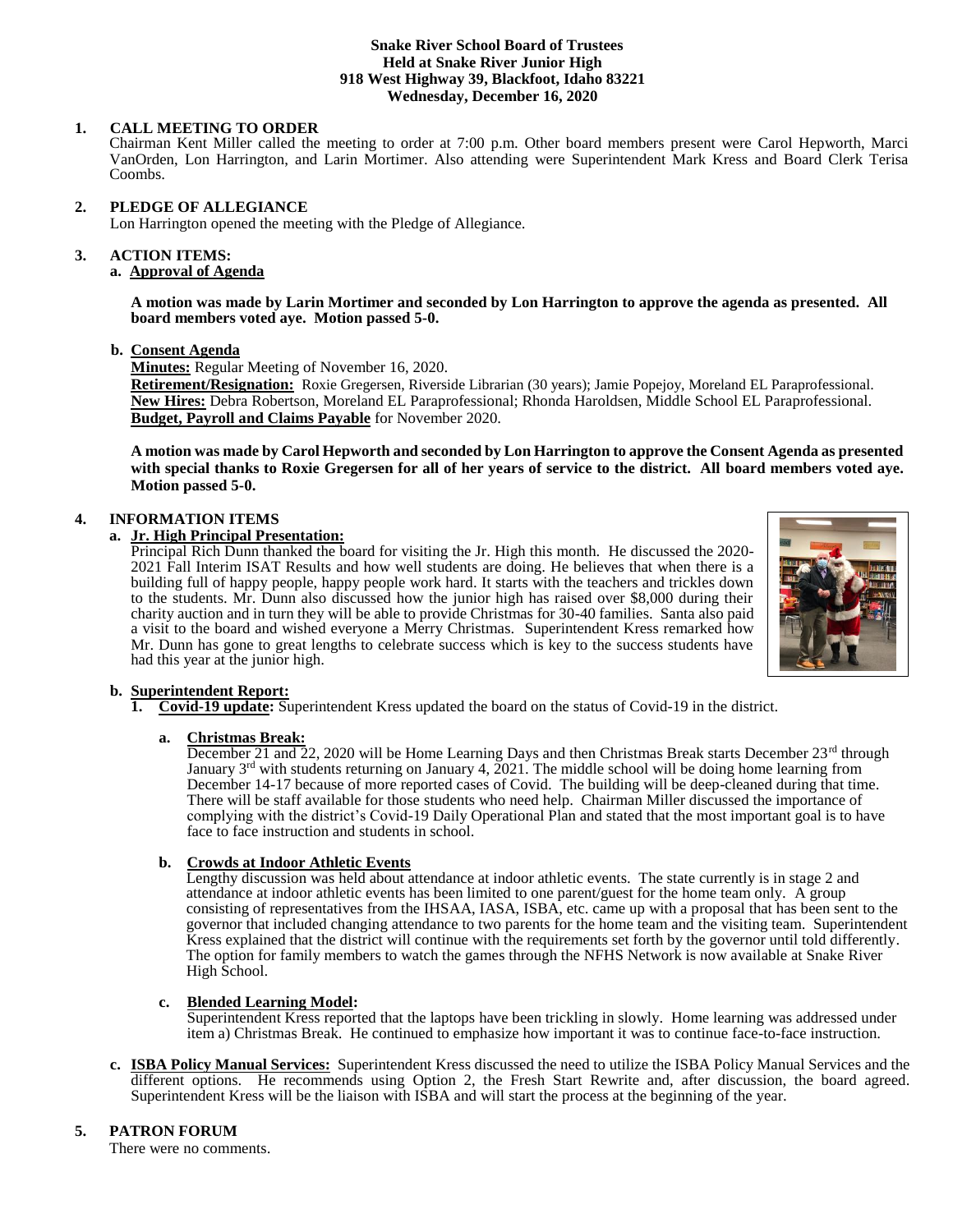# **6. ACTION ITEMS**

# **a. Bus Bid Results:**

A bid opening for the purchase of one 72-passenger school bus and one 24-passenger school bus with three wheelchair tie downs was done at 2:00 p.m. on Monday, December 7, 2020. Bids were received from Western Mountain Bus Sales, Rush Truck Centers, and Bryson Sales & Service. Galen Sasser, district bus mechanic, has checked the bids to make sure they meet specifications and has recommended that the board accept the lowest bidder at \$85,493 for the 72-passenger bus and \$87,947 for the 24-passenger bus, both from Western Mountain Bus Sales.

#### **Lon Harrington approved and Carol Hepworth seconded to approve the bids from Western Mountain Bus Sales in the amount of \$85,493 for the purchase of one 72-passenger bus and \$87,947.00 for the purchase of one 24-passenger bus.**

# **b. Supplemental Levy Presentation:**

Superintendent Kress gave a levy presentation. At the last meeting, the board asked him to discuss two numbers, \$700,000 or \$729,000. The Resolution and Official Ballot is due by January 15, 2021 at the Bingham County Elections Office. The date of the election is March 9, 2021. After discussion, the board is seeking \$729,000 per year for over a two-year period of July 1, 2021 through June 30, 2023. Superintendent Kress said it is needed to maintain the budget at the current level for maintenance and operations. The district is asking for less money (\$21,000) and patrons will be taxed less.

### **Chairman Miller read the following resolution:**

**RESOLUTION:** WHEREAS, in accordance with Section 33-802(3), Idaho Code, as amended, the Board of Trustees of Snake River School District No. 52, Bingham County, Idaho, has determined there is a need for a supplemental levy in the amount of (\$729,000) per year for two (2) years, for the purpose of paying all lawful expenses of maintaining and operating the District for the fiscal years beginning July 1, 2021 and ending June 30, 2023.

**A motion was made by Marci VanOrden and seconded by Lon Harrington to approve the resolution for the supplemental levy as presented. A roll call vote was taken: Larin Mortimer, aye; Lon Harrington, aye; Marci VanOrden, aye; and Carol Hepworth, aye; Kent Miller, aye. Motion passed 5-0.** 

### **7. Upcoming Events:**

- **1. Christmas Break will be December 23rd-January 3rd, Students return on January 4th**
- **2. Teacher Inservice is January 15th**
- **3. The Annual Board Meeting will be Wednesday, January 20th at the District Office at 7 p.m.**

### **8. ACTION ITEMS—POLICY READINGS SECOND READINGS:**

**Policy 7555, "Nondiscrimination Policy"** We have renamed this policy and updated it to reflect the most recent U.S. Supreme Court decision in Bostock v. Clayton County, GA, which held that Title VII of the Civil Rights Act of 1965 prohibits discrimination on the basis of sexual orientation and gender identity/expression. We have also added language to make it clear that anyone who believes they have been discriminated against or harassed in violation of the policy may file a civil rights grievance in accordance with Policy 7225p. Discussion held.

**Larin Mortimer moved and Lon Harrington seconded to approve the second reading of Policy 7555, "Nondiscrimination Policy." All board members present voted aye. Motion passed 5-0.**

# **9. EXECUTIVE SESSION**

**Under Idaho Code 74-206 [1a] to consider the evaluation of the Superintendent and [1b] Personnel, Lon Harrington motioned and Carol Hepworth seconded to go into Executive Session. A roll call vote was taken: Larin Mortimer, aye; Lon Harrington, aye; Marci VanOrden, aye; Carol Hepworth, aye; Kent Miller, aye. Motion passed 5-0.** 

The board went into Executive Session at 8:05 p.m. The superintendent's evaluation was discussed from 8:05 p.m. until 8:30 p.m. Personnel was discussed from 8:30 p.m. until 8:50 p.m.

### **10. RETURN TO REGULAR SESSION**

**It was moved by Lon Harrington and seconded by Carol Hepworth to return to Regular Session. All the board members voted aye. Motion passed 5-0.**

The Board returned to Regular Session at 8:50 p.m.

### **11. ADJOURN**

### **Marci VanOrden moved and Lon Harrington seconded to adjourn.**

The meeting was adjourned at 8:50 p.m.